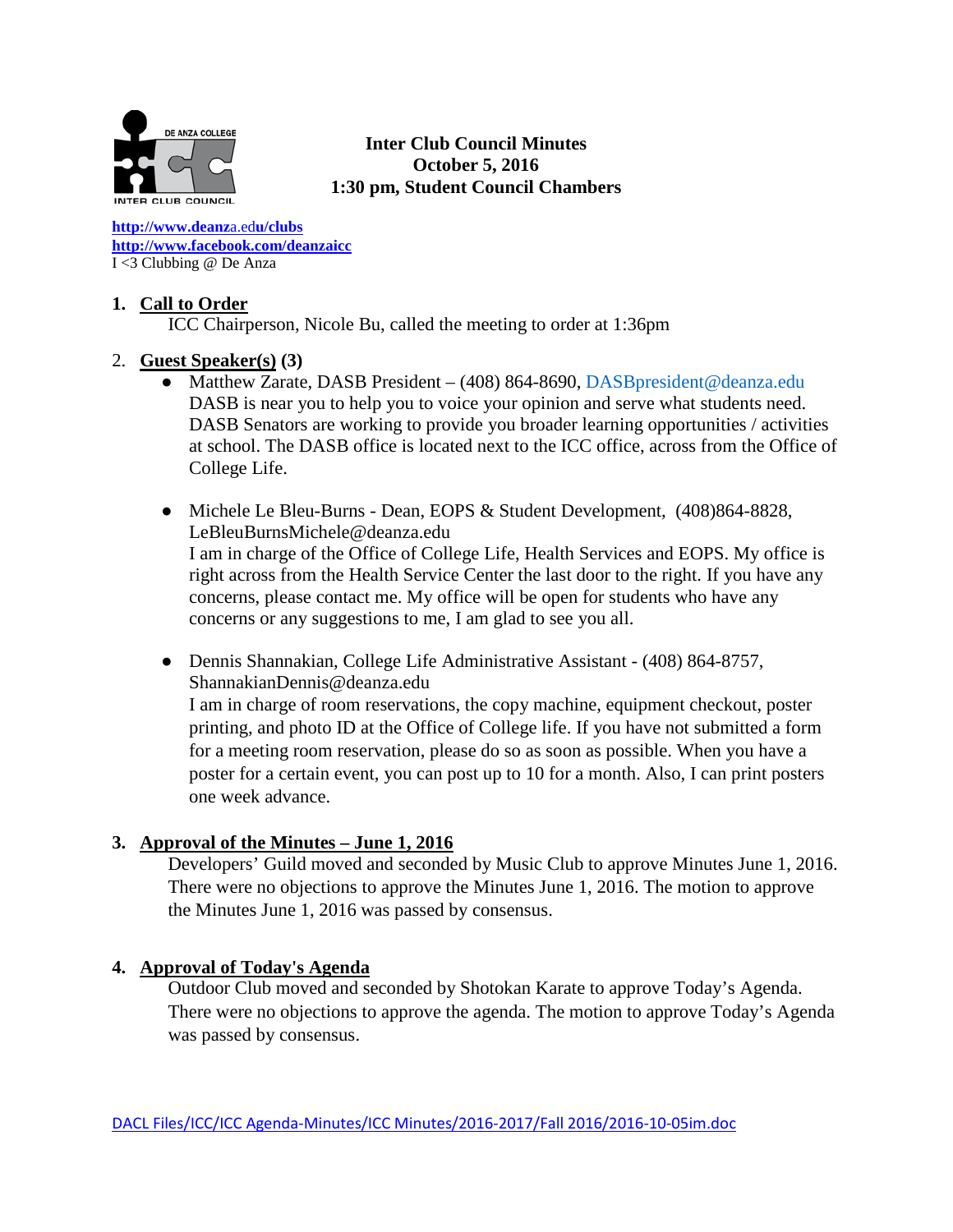## **5. Clubs who were late signing up for or changed Date/Time of Original Welcome Week Info Tent will be fined \$25 that goes to the ICC Emergency Relief Fund: (11)**

Circle K, DA Dance Crew, Go Club, Grace Fellowship, Green Party, Hello World! Code Squad, InterVarsity Christian Fellowship, Physics Club, SNO, The Helping Hands, Ultimate

#### **6. Club(s) on Probation: (7) Missed Welcome Week Fall 2016 (7)** ACM, ISV, Phi Beta Lambda, Rotaract, SASA, Statistics (DASC), The De Anza Network

#### **7. Club(s) on Trial: (1)** Chemistry Club

# **8. Inactive Club(s): (4)**

- The Recreational Writing Club requested to be inactive by an email to La Donna on June 15, 2016
- Happiness Club advisor requested to be inactive by an email to La Donna on June 28, 2016 and expired Blue Roster
- Rainbow Club advisor requested to be inactive in person to La Donna Sept. 2016
- Students for Bernie Sanders requested to be inactive to La Donna on Sept. 13, 2016

# **9. Number of Active Clubs: (61)**

## **10. Calendars**

## **10.1 ICC/Club Calendar of Events as of 10/4/16**

 Information is from the Event Planning Request Form (**New Information in Bold**/ \* Money collected)

**Oct. 6 Club Karaoke – 11:30 am – 1:00 pm - Patio**

**Oct. 13 Club Day – 11:00 am – 1:00 pm – Main Quad**

## **10.2 DASB Calendar of Events as of 10/4/16**

Information is from the Event Planning Request Form

(**New Information in Bold**/ \* Money collected)

**Oct. 31 Halloween Event – 11:30 am – 1:00 pm –Main Quad**

# **11. ICC/Club Account Balance Status as of 10/4/16 (New Information in Bold)**

| <b>Club/ICC Allocation Account</b>     | $(H41-54730)$    | \$8,000.00  |
|----------------------------------------|------------------|-------------|
| <b>ICC Allocation-New Club Account</b> | $(#41-54720)$    | \$2,000.00  |
| <b>ICC Emergency Relief Account</b>    | $(H44-4289)$     | \$5,224.21  |
| <b>ICC Events Award Account</b>        | $(\#41 - 54600)$ | \$11,000.00 |
| <b>ICC Inactive Hold</b>               | $(\#44-4300)$    | \$7,940.32  |
| <b>ICC Scholarship Account</b>         | $(H44-4310)$     | \$10,856.00 |
| <b>ICC</b>                             | $(H44-4320)$     | \$2,470.57  |

## **12. Business**

**12.1 Club Budget Request**

DACL Files/ICC/ICC Agenda-Minutes/ICC Minutes/2016-2017/Fall 2016/2016-10-05im.doc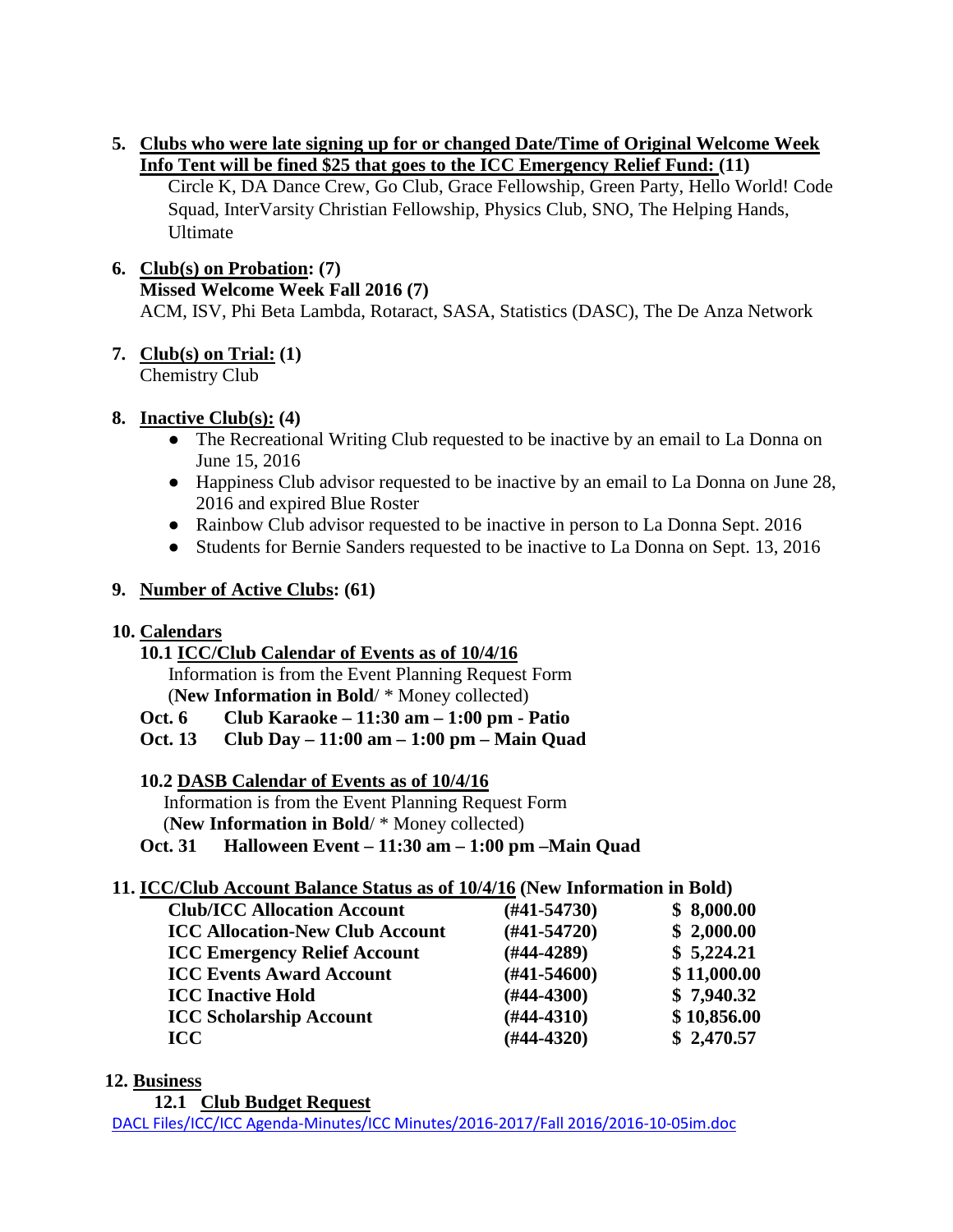Outdoor Club moved and seconded by Go Club to approve Explorers' Nest's request of \$261.00 from the Club/ICC Allocation Account #41-54730 to Explorers' Nest #41-54354-4013 \$150 for Club Banner, #41-54354-5745 \$75 for Advertisement and #41-54354-5922 \$36 for Club Website. Outdoor Club moved and seconded by Students of Success to end discussion. There were no objections to end discussion. The motion to approve Explorers' Nest's request of \$261.00 from the Club/ICC Allocation Account #41-54730 to Explorers' Nest #41-54354-4013 \$150 for Club Banner, #41-54354-5745 \$75 for Advertisement and #41-54354-5922 \$36 for Club Website was passed by consensus.

## **12.2 Club Day**

ICC Chair of Programs, Tiffany Kam reviewed the Club Day Guidelines.



# **De Anza College Club Day Guidelines**

| Club Day is mandatory for clubs to attend. |                                                                   | Alternative date in case of rain                                                            |
|--------------------------------------------|-------------------------------------------------------------------|---------------------------------------------------------------------------------------------|
| Date:                                      | Thursday, October 13, 2016                                        | October 20, 2016                                                                            |
|                                            | Thursday, January 26, 2017                                        | February 2, 2017                                                                            |
|                                            | Thursday, April 27, 2017                                          | May 4, 2017                                                                                 |
| Time:                                      | 11:00 am - 1:00 pm                                                |                                                                                             |
|                                            |                                                                   | ** Please remember to check in by 11 am at ICC Tent in front of Fountain and check out      |
| Pink t-shirt                               |                                                                   | starting at 1 pm with one of the ICC Officers or ICC Secretary who will be wearing a Bright |
| Location:                                  | Main Quad                                                         |                                                                                             |
| $9:00$ am - 10:30am                        | Blow up (5) Balloons (clubs need to have at least 2 club members) |                                                                                             |
| $9:00$ am – 11:00am                        | Set Up Club Tables (1Table/2 Chairs)                              |                                                                                             |
| 10:30am - 11:15amCheck in at ICC Tent      |                                                                   |                                                                                             |
| $1:00 \text{pm} - 1:30 \text{pm}$          |                                                                   | Clean up (Put away tables and chairs, remove trash from your area)                          |
|                                            | area)                                                             | Check out (find an ICC Officer in a Bright Pink T-SHIRT to check your club                  |
|                                            |                                                                   | Clubs must CHECK OUT before leaving; failure to do so will result in a \$25 fine.           |

\$100: Award for Clubs

- Best Decorated Club Table (3 awards)
- Best Spirited (3 awards)
- Best Group Performance (song/dance/skit/poem etc.) (4 awards) (A drawing may be held)

**SIGN UP FOR A PERFORMANCE TIME AT THE ICC MEETING OR THE FRONT DESK OF THE OFFICE OF COLLEGE LIFE OFFICE – Ask for Sign Up Sheet. PERFORMANCES CAN BE A DANCE, SINGING, CHANTING, POETRY READING, SPORTS EXIBIT, DEMONSTRATION, SKIT, OR GAME ACTIVITY THAT IS PERFORMED BY CLUB MEMBERS OR INVOLVES AUDIENCE.**

*Please present your music in a USB flash drive to the DJ for your performance.*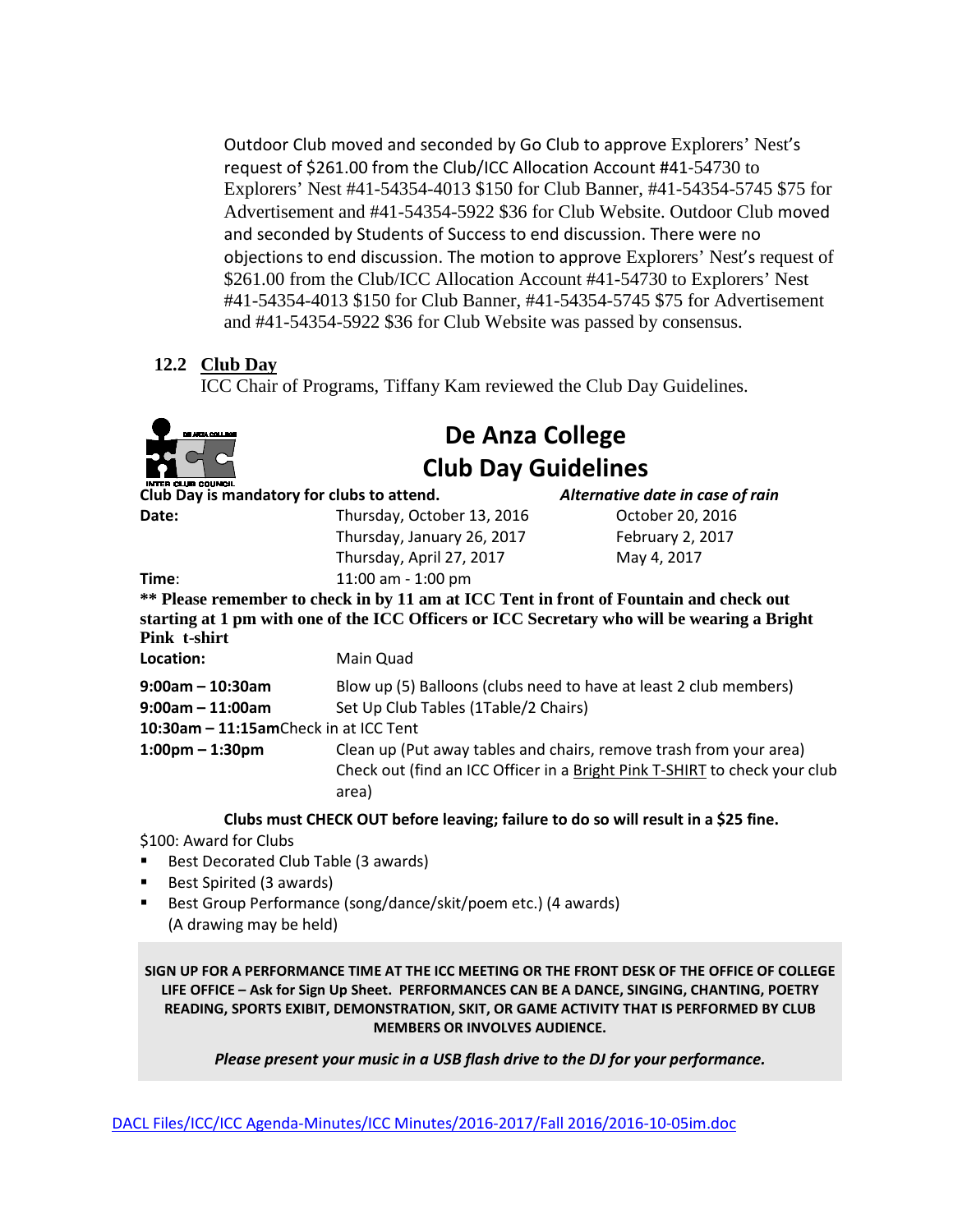#### *FINES OF \$25 IF CLUB LEAVES TABLE/CHAIR AND/OR FAILS TO PERFORM. A DOUBLE FINE OF \$50 WILL BE GIVEN TO CLUBS WHO COMMIT BOTH OFFENSES.*

#### *Reminder!! Print Club Handouts before Club Day Have Club Room File Drawer Key*

Please Check-in 5 minutes before your performance at the ICC Tent Tables and chairs are provided. Each club is limited to one (1) table and two (2) chairs. **CHOICE OF LOCATION IS ON A FIRST COME BASIS.**

Each club will need to provide:

- Volunteers to set up and return one (1 table and 2 chairs available at the Flag Pole or Fountain Area)
- Club sign and decorations.
- Food items need to be wrapped. Don't bring candy that will melt on a warm day.
- Club Banner, Sign or Poster with the Club Name Please assist other clubs who may ask for help with their table/chair.

Reminder - No homemade food or loud music. If a club cannot participate in Club Day, a written note must be submitted at least twenty-four (24) hours prior to the event. Please check in at the ICC Info Table when you set up and when you leave. Clean up your immediate area. Club(s) will be charged a \$25 fine if the area is not cleaned up or it you leave your table or chairs.

#### **CLUB(S) ON TRIAL**

• Will have to share their table with another prospective club. Set up in front of the Administration Building near the Flag Pole. Check in at the ICC tent first before setting up.

#### **12.3 Graduation Volunteer Drawing 2@\$50**

A drawing was held for clubs who volunteered with Graduation 2016. Congratulations to 4 Elements Hip Hop and LEAD for each winning \$50 to your club accounts!!

#### **12.4 New Student Orientation Drawing for Summer 2016 - 8@\$50**

Congratulations Circle K for winning \$50 for having the most completed classes! A drawing was held for clubs who participated in Summer, 2016 New Student Orientation. Congratulations to CSSA, DSA, InterVarsity Christian Fellowship, Kpop Dance Club, Marketing Club, MOA and VSA for each winning \$50 to your club accounts!!!

#### **12.5 Welcome Week Fall 2016 Drawing – 4@\$50**

A drawing was held for clubs who participated in Fall, 2016 Welcome Week. Congratulations to Accounting & Finance, FOS, Hello World! Code Squad and SNO for each winning \$50 to your club accounts!

#### **13. Reports**

ICC Chairperson: Nicole Bu

- 1. Welcome to the Fall quarter!!!
- 2. Please make sure that you've submitted your most updated blue roster.

#### DACL Files/ICC/ICC Agenda-Minutes/ICC Minutes/2016-2017/Fall 2016/2016-10-05im.doc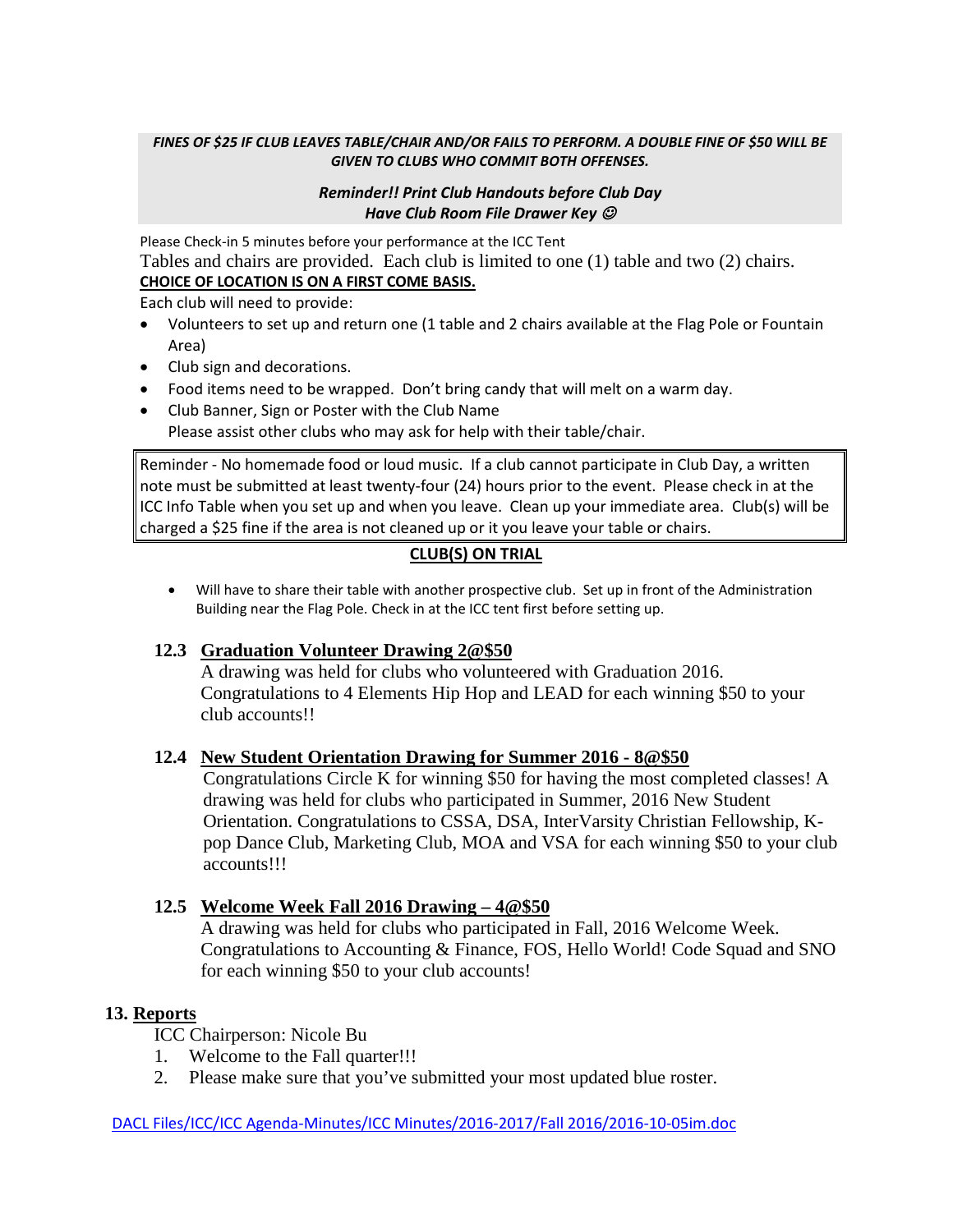3. Join the ICC internship program and become part of ICC. W eoffer certificate this quarter. We will schedule time to visit club meetings.

ICC Chair of Finance: Uyen Pham

1. Hey everyone, please be noted that a club can request up to [\\$1400](https://www.facebook.com/UyenXdxdxxLalala?fref=ts) a year. Breakdown detail can be found in Page 2 ICC Financial Code, which can be found only or the rack outside Office of College Life. Beside this fund, a club might have money in their permanent #44 Account. To check, you can go to De Anza website, search "student accounts", click on "Student Accounts

Individual Accounts Reports", and then click "Club Accounts Fund 44"

ICC Chair of Programs: Tiffany Kam

- 1. Welcome back to De Anza and ICC General Meeting!
- 2. Club Karaoke will be held on Oct  $6<sup>th</sup>$ , 2016. Come and join us to earn \$50 Award through drawing.
- 3. Oct 13th, 2016 is our Club Day! Please sign in for the Club Day Performance Sheet if you want to show us your club's talent!

ICC Chair of Marketing: Anna Xing

- 1. Welcome to the Fall Quarter!!! I am really glad to see you guys.
- 2. Please sign up the Event Sign Up Sheet, and talk to me if you would like to work on the Facebook promotion.

ICC Advisor: La Donna Yumori-Kaku

- 1. Welcome Back! I look forward to another "active Club life". Please plan "early and turn in forms!"
- 2. ICC Financial Roster needs to be current and completely filled out: Only the signatures on the current list are recognized for financial transaction. The club is responsible for having it current otherwise it will cause delays in payment if the signatures don't match the requisition/independent contracts.
- 3. Event Planning Request Form: Clubs need to fill out an Event Planning Request Form to reserve meeting rooms and club events. Please don't assume that your club can use an empty classroom or Sunken Garden etc. Please allow at least 10 days to process. Please plan in advance.
- 4. Club Copy Code: Please see Jayme, ICC Secretary or La Donna if your Club Financial Roster is current and that you have your Fall meeting Schedule submitted for Club Copy Code for 2016-2017. Only Club Officers or Club Advisor on the current Club Financial Roster are eligible to get the code.
- 5. Club Mailbox: They have been re-alphabetized. Please have a designated person to pick up the mail daily to avoid confusion.
- 6. De Anza Club Interest Forms: I am forwarding the emails of students who have indicated an interest in your club (from the De Anza club interest section) please be sure to contact them as soon as possible. I forward these emails only on Mon- Fri. so there may be a few days lack time when they originally sent it to me.